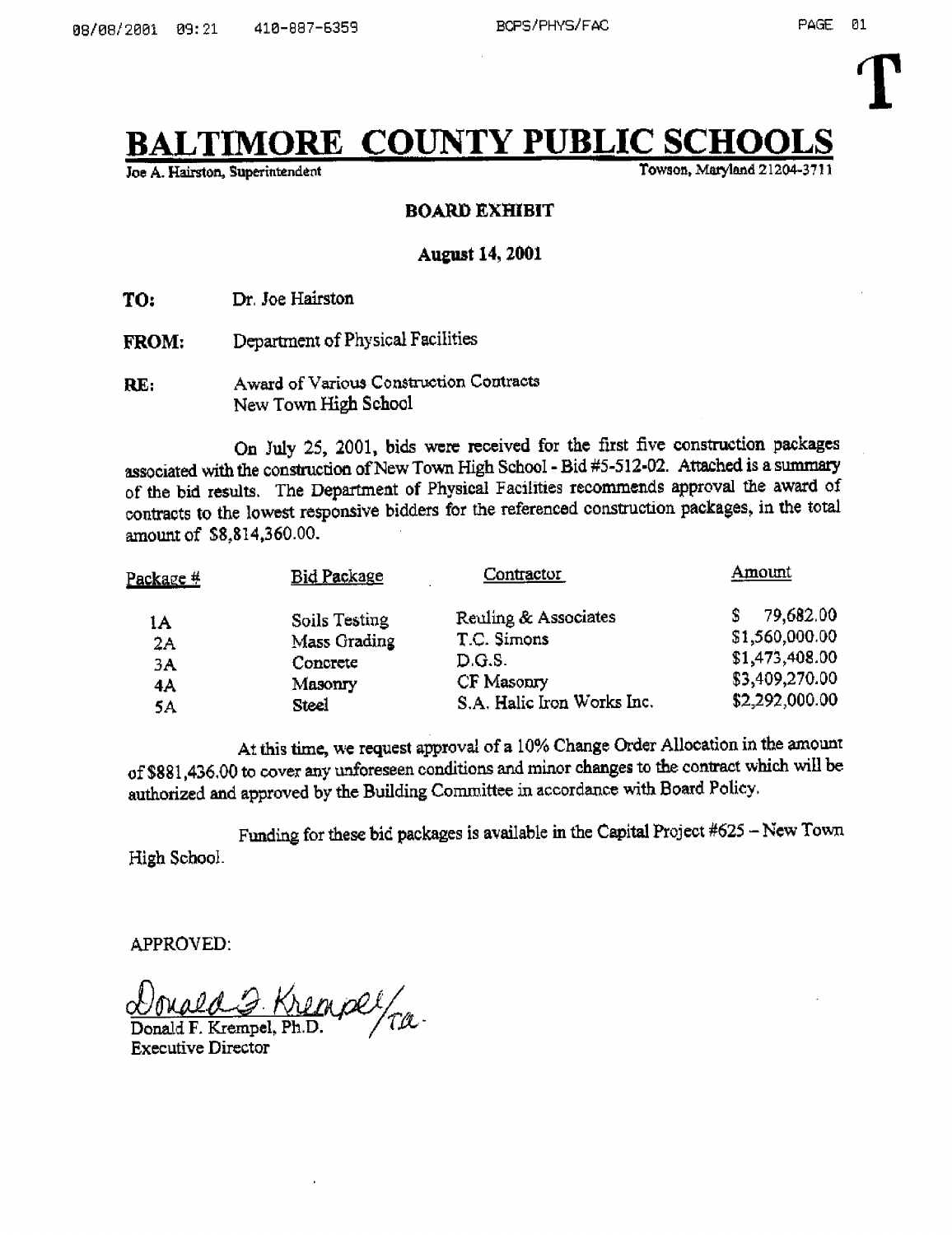### BALTIMORE COUNTY PUBLIC SCHOOLS NEW TOWN HIGH SCHOOL PACKAGE 1A - SOILS TESTING CONTRACT

|                        | <b>Bidder's Name</b>            |                   |                  |                                                  |
|------------------------|---------------------------------|-------------------|------------------|--------------------------------------------------|
|                        | <b>Reuling &amp; Associates</b> | Penniman & Browne | E <sub>2SI</sub> | <b>Engineering Consulting</b><br><b>Services</b> |
| <b>Base Bid Price:</b> | \$79,682.00                     | \$82,562.00       | \$82,960.00      | \$92,710.00                                      |

### BALTIMORE COUNTY PUBLIC SCHOOLS NEW TOWN HIGH SCHOOL PACKAGE 2A - MASS GRADING CONTRACT

| NEW TOWN HIGH SCHOOL | BALTIMORE COUNTY PUBLIC SCHOOLS    |                  |                            |                        |
|----------------------|------------------------------------|------------------|----------------------------|------------------------|
|                      | PACKAGE 2A - MASS GRADING CONTRACT |                  |                            |                        |
|                      |                                    |                  |                            |                        |
|                      |                                    |                  |                            |                        |
|                      |                                    |                  | <b>Bidder's Name</b>       |                        |
|                      | T.C. Simons                        | Ross Contracting | <b>Kibler Construction</b> | <b>Beka Industries</b> |

## BALTIMORE COUNTY PUBLIC SCHOOLS NEW TOWN HIGH SCHOOL PACKAGE 3A - CONCRETE CONTRACT

 $\mathcal{A}^{\mathcal{A}}$ 

| NEW TOWN HIGH SCHOOL | PACKAGE 3A – CONCRETE CONTRACT |                            |                     |
|----------------------|--------------------------------|----------------------------|---------------------|
|                      |                                | <b>Bidder's Name</b>       |                     |
|                      |                                | <b>Harbor Construction</b> | Morgan Keller, Inc. |
|                      | <b>DGS</b>                     |                            |                     |